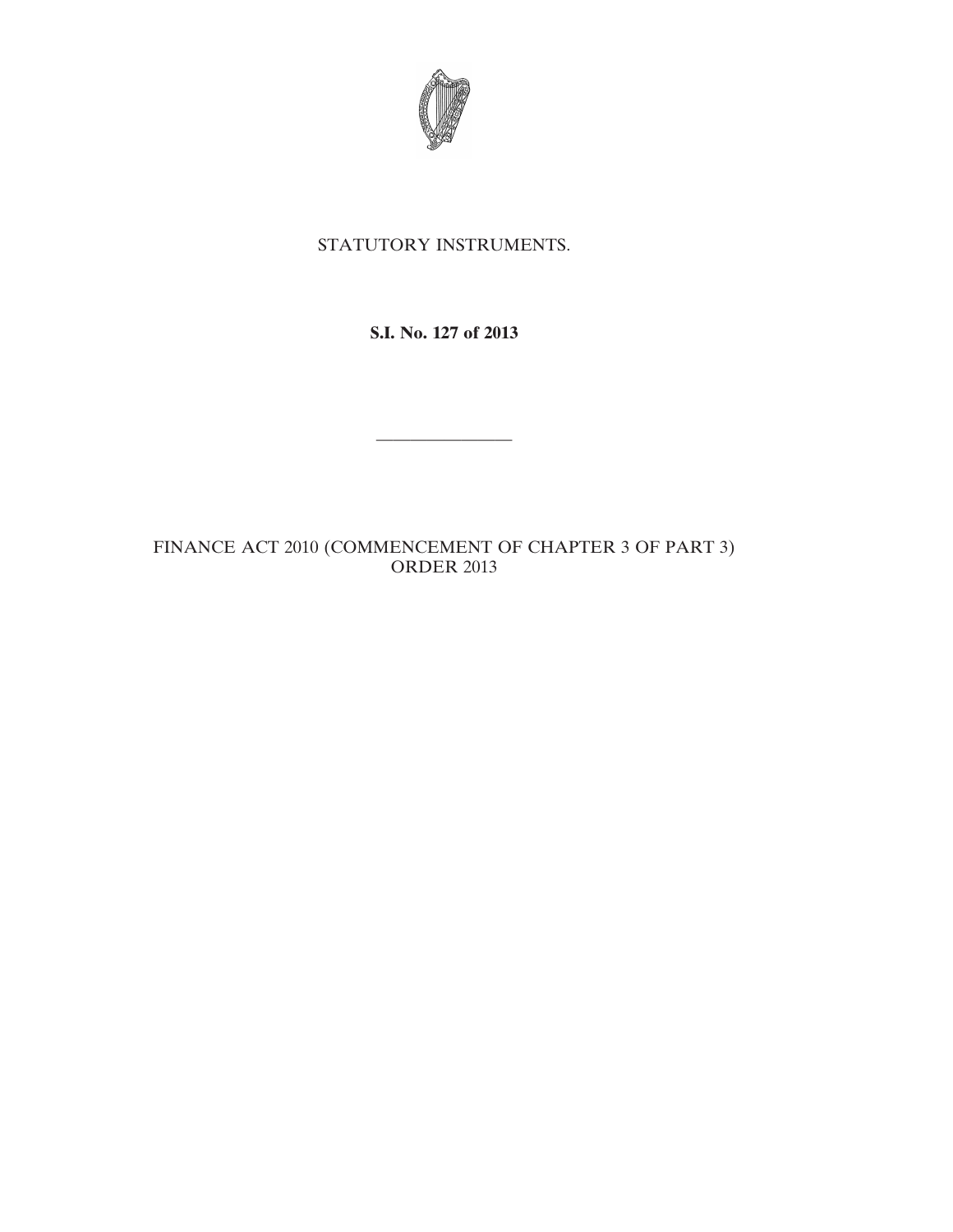## FINANCE ACT 2010 (COMMENCEMENT OF CHAPTER 3 OF PART 3) ORDER 2013

I, MICHAEL NOONAN, Minister for Finance, in exercise of the powers conferred on me by section 87 of the Finance Act 2010 (No. 5 of 2010), hereby order as follows:

1. This Order may be cited as the Finance Act 2010 (Commencement of Chapter 3 of Part 3) Order 2013.

2. The day appointed as the day on which Chapter 3 of Part 3 of the Finance Act 2010 (No. 5 of 2010) comes into operation is 1st May 2013.



MICHAEL NOONAN, Minister for Finance.

*Notice of the making of this Statutory Instrument was published in "Iris Oifigiúil" of* 19*th April*, 2013.